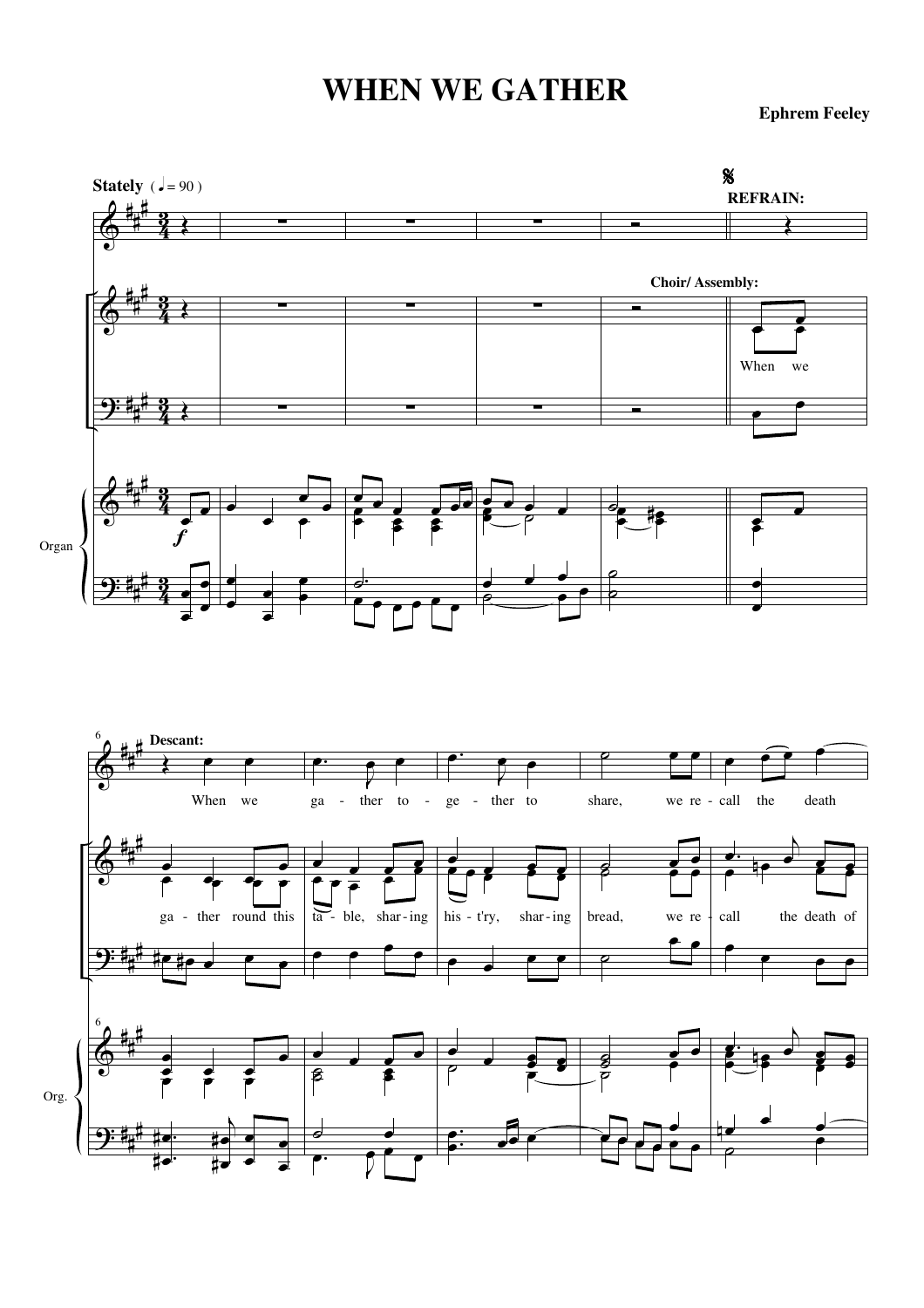





Org.